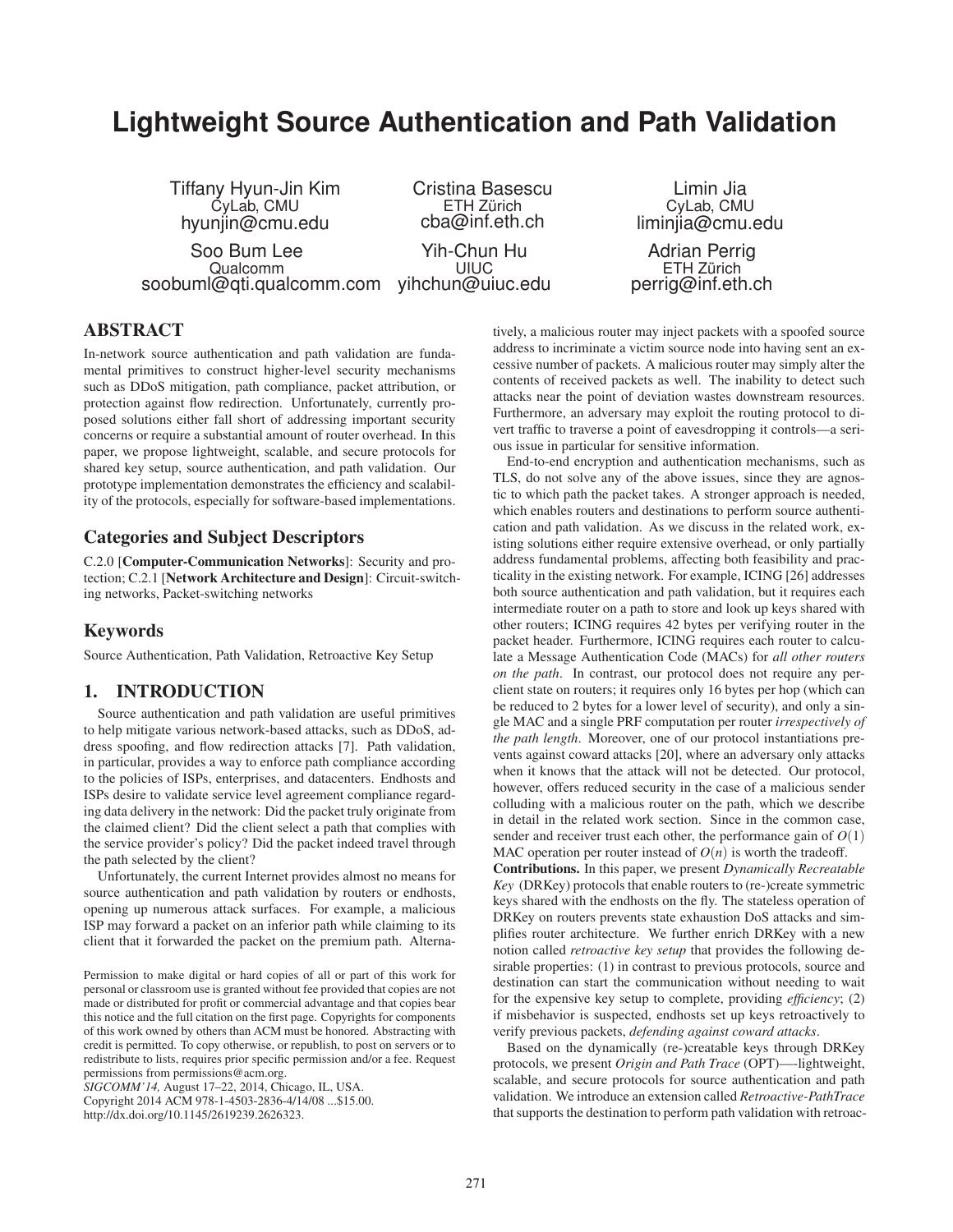tive key setup and to detect coward attackers with small, constant overhead in the packet header. Our OPT protocols enable implementation on SW routers with minimal performance impact.

# **2. PROBLEM DEFINITION**

# **2.1 Desired Security Properties**

**Source authentication and data authentication.** The destination and each intermediate router should be able to determine whether the packet indeed originated from the claimed source and whether the packet content has not been altered en route. In this paper, source authentication includes data authentication.

Path validation. The source, intermediate routers, and the destination should be able to validate that the packet indeed traversed the path known to (or selected by) the source. Successful path validation ensures that the packet traversed each honest router on the path in the correct order. Unfortunately, no scheme can provide any guarantees for malicious routers: if malicious router  $R_m$  publishes its secret keys, another malicious router  $R_{m'}$  could perform cryptographic operations on a packet without traversing *Rm*.

# **2.2 Elided Security Properties**

**No packet delivery guarantee.** Routers generally have the freedom to decide whether or not to forward packets. Hence, it is not the purpose of path validation to guarantee that packets will be delivered to the specified destination.

**No detection of packet siphoning.** Misbehaving router  $R_m$  on the source-selected path can siphon packets and send them over a separate channel to a remote entity. Since *Rm* still forwards the packet to  $R_{m+1}$ , this attack is not detected. We consider  $R_m$  as obeying the protocol as long as it performs protocol-compliant operations with the packet.

**No locating of packet altering and dropping routers.** Locating routers that alter or drop packets is the goal of fault-localization mechanisms—another challenging problem especially in inter-domain settings [39]. Since path validation is a simpler problem, the goal is to achieve a more efficient protocol than heavy-weight fault localization.

# **2.3 Adversary Model**

We consider a computationally-bounded network attacker that deviates from the protocol and violates its security goals as we describe next.

**Packet alteration.** A malicious router alters any part of the packet, such as source address, header information, or payload data.

Packet injection. A malicious router fabricates a packet and sends it towards a destination of its choice. A packet replay attack is a special case of packet injection.

**Path deviation.** A malicious router may perform *path deviation attacks*, which cause packets to be forwarded along a path other than the path previously selected by the source. We subdivide this attack as follows:

- **Path detour:** Malicious router *Rm* causes a packet to deviate from the intended forwarding path, but later the packet returns to the correct downstream router  $R_{m+1}$  to resume traversal of *all* routers on the intended path.
- **Router skipping:** A malicious router redirects the packet and skips other router(s) on the path. Thus, some routers on the intended path does not forward the packet.
- **Out-of-order traversal:** An adversary causes path deviations such that routers on the intended path are not traversed in the right order.

**Coward attack.** An adversary launches a coward attack [20] only when the adversary believes that the attack cannot be detected. For example, an attacker diverts traffic only when the protocol is inactive (e.g., required keys for validation have not been established). **Denial-of-Service (DoS).** As part of DoS attacks, we consider memory and computation exhaustion attacks on routers performing source authentication and path validation.

**Collusion.** Protocol participants may collude to carry out any of the attacks listed above. For example, two or more intermediate routers may collude to claim the use of an expensive path for monetary profit, or the source may collude with an intermediate router to spoof authenticators for its downstream routers if the destination prefers/trusts skipped routers. Also, both the source and the destination could collude with some intermediate routers to frame another router on the path by not forwarding packets to it.

In Section 6, we explore potential attacks against our protocols that violate the desired properties and discuss how OPT defends against these attacks.

# **3. OPT DESIGN OVERVIEW**

We consider a setting in which source *S* sends a packet to destination *D* along a sequence of routers  $R_i$ . We refer to *S*, *D*, and *Ri*'s as *tracing entities*. At a very high level, the main insights for achieving source authentication and path validation without requiring routers to maintain per-source or per-path-length state are as follows: (1) In the packet header, source *S* includes  $H(P)$ , which is the hash of the packet payload to help receiving entities identify the packet while avoiding expensive hash computation at each router; (2) On demand, each router  $R_i$  generates key  $K_i$  using a symmetric cryptographic operation, and requires only router's local secret  $SV_{R_i}$  and a special value called SESSIONID in the packet header as inputs. Consequently, generating deterministic keys is stateless and faster than storing or retrieving secrets. (3) Each router performs source authentication using a MAC computed over  $H(P)$ ; (4) Each router  $R_i$  extends a special authentication field called PVF by performing a MAC operation. Hence, path validation is achieved through a chain consisting of nested MACs.

# **3.1 Assumptions**

For the communication properties of the network, we assume that the source knows the path that the packet will traverse at the AS- or router-level granularity to enable path validation, and that the source knows which entities in that path desire to perform the validations. This information can stem from (1) the BGP protocol where the source can learn the AS path that the packet is expected to traverse, (2) Pathlet routing [11] or SCION [40] where the source can specify the path in the packet header, or (3) i3 [33] or Platypus [29] where the source can define a sequence of servers to traverse. Alternatively, an ISP may provide the premium path information to clients as an extra service (e.g., transatlantic cable for financial transactions [28]), in which case a client can validate that the traversed path is indeed the premium path paid for.

For the cryptographic key setup, the source and the destination need to be able to authenticate the router's cryptographic materials (i.e., validate a signature that binds an entity to some cryptographic materials). In the case of AS-level tracing, the AS needs to be authenticated, and such authentication can be achieved through RPKI [4], which is already operational. RPKI provides a PKI that enables authentication of AS certificates, each of which binds an AS number to its public key, given the correct RPKI public root key. In case of router-level tracing, we assume that each AS in turn creates certificates for each router using the AS's private key enabling the tracing entity to verify via the AS certificate using  $RPKI.<sup>1</sup>$ 

<sup>1</sup>Alternatively, OPT can authenticate entities based on mechanisms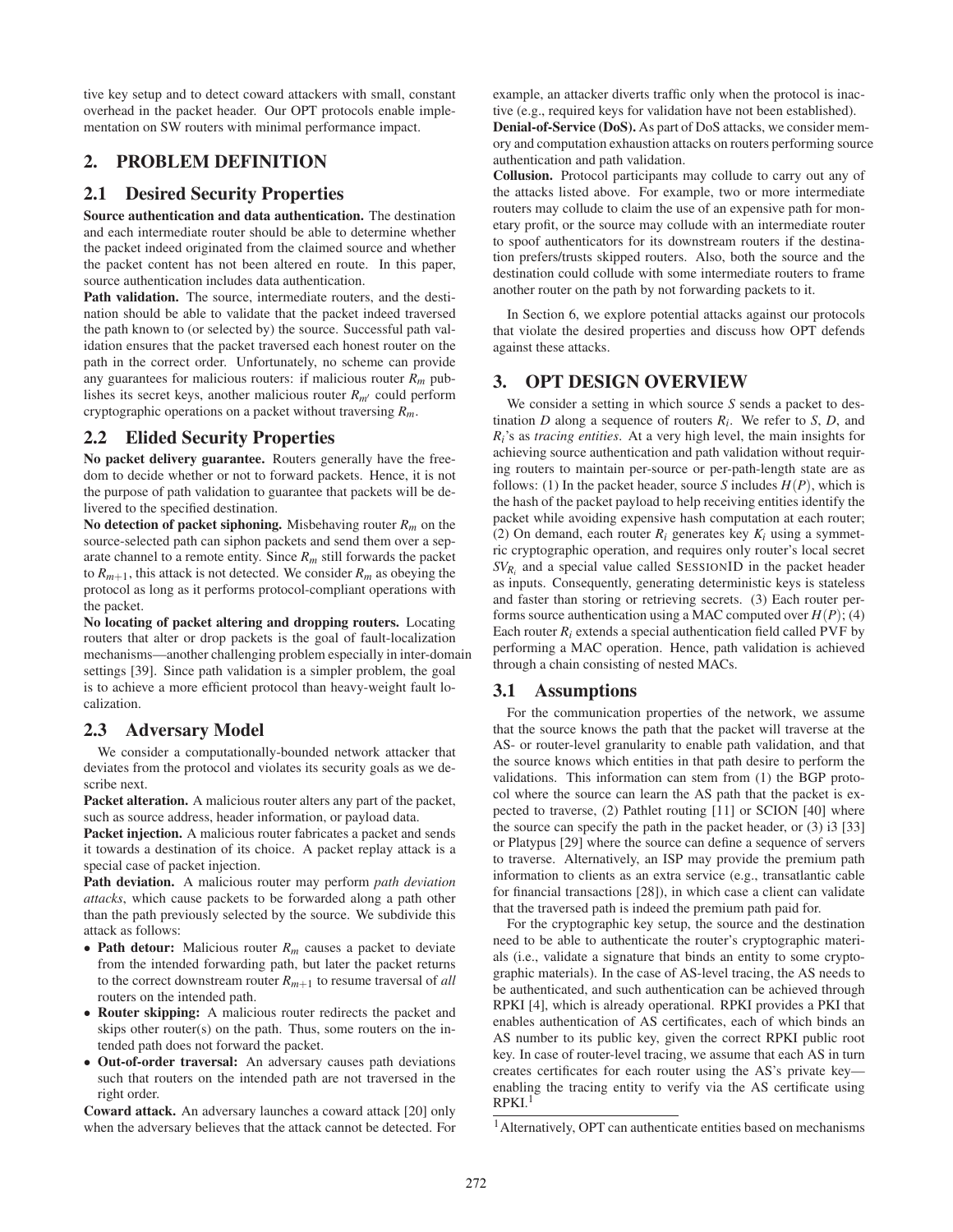| <b>Table 1: Notation.</b>         |                                                                            |  |  |  |
|-----------------------------------|----------------------------------------------------------------------------|--|--|--|
| $(PK_{E}, PK_{F}^{-1})$           | Entity $E$ 's public-private key pair                                      |  |  |  |
| $Cert_{PKF}$                      | Entity $E$ 's public-key Certificate                                       |  |  |  |
| $\hat{K}_{SD}$                    | Long-term symmetric key between $S$ and $D$ , which is valid               |  |  |  |
|                                   | over multiple sessions                                                     |  |  |  |
| $K_F$                             | Symmetric key among $S$ , $D$ , and entity $E$ for a single session        |  |  |  |
| $K_{E_1E_2}$                      | Symmetric key between entities $E_1$ and $E_2$ for a single session        |  |  |  |
| $K_{E_1E_2\sigma}$                | Symmetric key for $E_1$ and $E_2$ in session $\sigma$ for $E_1$ -initiated |  |  |  |
|                                   | packets                                                                    |  |  |  |
| $SV_E$                            | Entity $E$ 's local secret value                                           |  |  |  |
| P                                 | Network packet payload                                                     |  |  |  |
| $(PK_{\sigma}, PK_{\sigma}^{-1})$ | Public-private key pair of session $\sigma$                                |  |  |  |
| $PATH_{\sigma}$                   | Session $\sigma$ 's path information                                       |  |  |  |
| $T_{\sigma}$                      | Time when S initiates session $\sigma$                                     |  |  |  |
| <b>SESSIONID</b>                  | Hash of session $\sigma$ 's public key, path, session initiation time      |  |  |  |
| $AUTH_{\sigma}$                   | Authenticated and encrypted SESSIONID and private key for                  |  |  |  |
|                                   | session $\sigma$                                                           |  |  |  |
| $SignKEY_{PK_E^{-1},\sigma}$      | Signature on a symmetric key for session $\sigma$ using entity E's         |  |  |  |
|                                   | private key                                                                |  |  |  |
| $EncKEY_{K,\sigma}$               | Encryption of a symmetric key for session $\sigma$ using key K             |  |  |  |
| $KEYS_{\sigma}$                   | Set of shared keys between routers and S for session $\sigma$              |  |  |  |
| <b>DATAHASH</b>                   | Hash of the packet's payload                                               |  |  |  |
| <b>PVF</b>                        | Field enabling $D$ to verify the path                                      |  |  |  |
| $PVF^{S}$                         | Field enabling $R_i$ and $D$ to verify the path                            |  |  |  |
| $PVF^{D}$                         | Field enabling $D$ to confirm the actual path                              |  |  |  |
| $\rm OV_i$                        | Field enabling $R_i$ to validate the packet sender                         |  |  |  |
| $OPV_i$                           | Field enabling $R_i$ to verify both the packet sender and path             |  |  |  |
| $Sign_{PK_F^{-1}}(\cdot)$         | Signature using entity $E$ 's private key                                  |  |  |  |
| $CheckSig_{PK_F^{-1}}(\cdot)$     | Signature verification using entity $E$ 's private key                     |  |  |  |
| $Enc_K(\cdot), Dec_K(\cdot)$      | Encryption, decryption using key $K$                                       |  |  |  |
| $Author_{K}(\cdot)$               | Authenticated encryption using key $K$                                     |  |  |  |
| $Author_{K}(\cdot)$               | Authenticated decryption using key $K$                                     |  |  |  |
| $F_K(\cdot)$                      | Pseudo-random function using key $K$                                       |  |  |  |
| $MAC_K(\cdot)$                    | Message Authentication Code using key $K$                                  |  |  |  |
| $H(\cdot)$                        | Cryptographic hash operation                                               |  |  |  |

We also assume that the source and destination entities that perform the tracing of the intermediate routers can establish a secret key between each other. In case the tracing entities are AS infrastructure hosts such as edge routers, firewalls, or a middlebox at a service provider, either RPKI can be used as described above or an administrator can set up trusted public keys between entities that need path verification. If endhosts perform tracing, then a shared key can be set up through SSL or TLS if one of the endhosts is a HTTPS server, through IPsec or SSH. The public keys can be verified through a regular PKI, administrator-based set up of trusted keys, TOFU (Trust On First Use) in SSH, TOFU with Perspectives [35], RPKI with domain-certified host keys, self-certifying IDs as public keys [1, 23, 24, 34], or self-validation using an anonymous service [10]. We assume that one of these approaches is used to set up symmetric key  $\hat{K}_{SD}$  between source *S* and destination *D*.

### **3.2 Main Insights**

One of OPT's crucial insights is our approach to avoid storing per-flow state on routers; unlike prior approaches that require each router to maintain a secret key for each flow, our design enables routers to derive the secret keys on the fly using only local secrets stored at the routers and an efficient pseudo-random function. Thus, we avoid storing all the keys.

More precisely, OPT runs in *sessions*. In each session <sup>σ</sup>, source *S* sends packets to destination *D* on path  $PATH_{\sigma}$ . *S* and *D* leverage long-term symmetric key  $\hat{K}_{SD}$  to set up keys with each router in  $PATH_{\sigma}$ . DRKey, the details of which is explained in Section 4, is instrumental in achieving OPT's efficiency properties. In particular, the source prepares and inserts a special field in the packet header called SESSIONID such that intermediate routers  $R_i$  on  $PATH_{\sigma}$  dynamically compute the shared symmetric key with *S* and *D* (*Ri* only needs to look up its local secret *SVR<sup>i</sup>* for computation).

Our key establishment mechanism does not require any per-flow state on the routers. Consequently, OPT is robust against DoS attacks based on state exhaustion. Moreover, computing pseudorandom function (PRF)  $F$  is faster than performing a cache access; for instance, a key derivation using AESni takes 32 cycles, whereas a L3 cache read operation requires approximately 40 cycles (on Intel "Sandy-Bridge"-based Xeon architecture).

OPT includes the hash of the packet payload  $H(P)$  in the header, which enables an important optimization: routers can either parallelize the computations of MAC and the hash of the packet, or probabilistically validate  $H(P)$ .

# **3.3 OPT Protocol Overview**

**DRKey for path selection and key setup.** When source *S* initiates session  $\sigma$  at time  $T_{\sigma}$ , *S* selects path *PATH*<sub> $\sigma$ </sub> to destination *D*, generates asymmetric public/private key pair  $(PK_{\sigma}, PK_{\sigma}^{-1})$ , and creates a session identifier, where SESSIONID =  $H(PK_{\sigma}||PATH_{\sigma}||T_{\sigma})$ . After preparing some values that support source authentication and path validation for other entities on  $PATH_{\sigma}$ , *S* forwards the OPT packet to its downstream router on  $PATH_{\sigma}$ . If  $T_{\sigma}$  is recent (i.e., within some predefined interval by the AS), each intermediate router  $R_i$  sets up shared symmetric key  $K_i$  using its local secret  $SV_{R_i}$  and SESSIONID. Detailed DRKey protocols are explained in Section 4. **Generation of verification fields.** *S* uses the path information to pre-compute verification fields, one for each router  $R_i$  on  $PATH_{\sigma}$ , and a special field called PVF such that routers can perform source authentication and path validation.

**Verification and update by intermediate routers.** Upon receiving a packet,  $R_i$  first regenerates the shared symmetric key  $K_i$  and recomputes the verification field based on PVF. When the computed value matches what is present in the packet header for *Ri* , it successfully authenticates the source and the content of the packet, and validates the traversed path.  $R_i$  then updates PVF, by applying a MAC operation using  $K_i$  to the field. This process helps downstream routers and the destination to validate that each router on the path has indeed seen the packet.

**Verification by destination.** The destination finally recomputes the verification fields using all the symmetric keys shared with other entities on the path. Successful verification indicates source and packet content authentication as well as path validation.

### **4. DYNAMICALLY RECREATABLE KEYS**

This section introduces the DRKey protocols that enable routers to set up shared keys with source *S* and destination *D*. Section 4.1 describes the case when both *S* and *D* trust each other. Section 4.2 relaxes this assumption and describes the case when *S* and *D* do not trust each other. Section 4.3 describes how *S* and *D* retroactively set up shared keys with intermediate routers to enable path validation of *prior* packets.

### **4.1 DRKey for Benign Source and Destination**

When both *S* and *D* trust each other, each entity on the sourceselected path needs to pre-establish only one symmetric key that is shared with both *S* and *D*. Figure 1 shows the key setup steps and the associated cryptographic operations.

*S* creates a fresh public/private key pair  $(PK_{\sigma}, PK_{\sigma}^{-1})$  for each session such that routers encrypt session symmetric key *Ki*'s. Since *S* and *D* trust each other, they share private key  $PK<sub>\sigma</sub><sup>-1</sup>$ , the encrypted and authenticated value of which is sent to *D*. The public key is used to derive the SESSIONID as follows:  $S$ ESSIONID =  $H(PK_{\sigma}||PATH_{\sigma}||T_{\sigma})$ , where  $PATH_{\sigma}$  is the source-selected path and  $T_{\sigma}$  is when *S* initiates session  $\sigma$ . Note that  $T_{\sigma}$  prevents replay attacks since routers can drop expired packets based on loose time synchronization.

that use self-certifying IDs as public keys [1, 23, 24, 34] as assumed in ICING. However, such mechanisms have issues with key revocations. Hence, we prefer to use RPKI.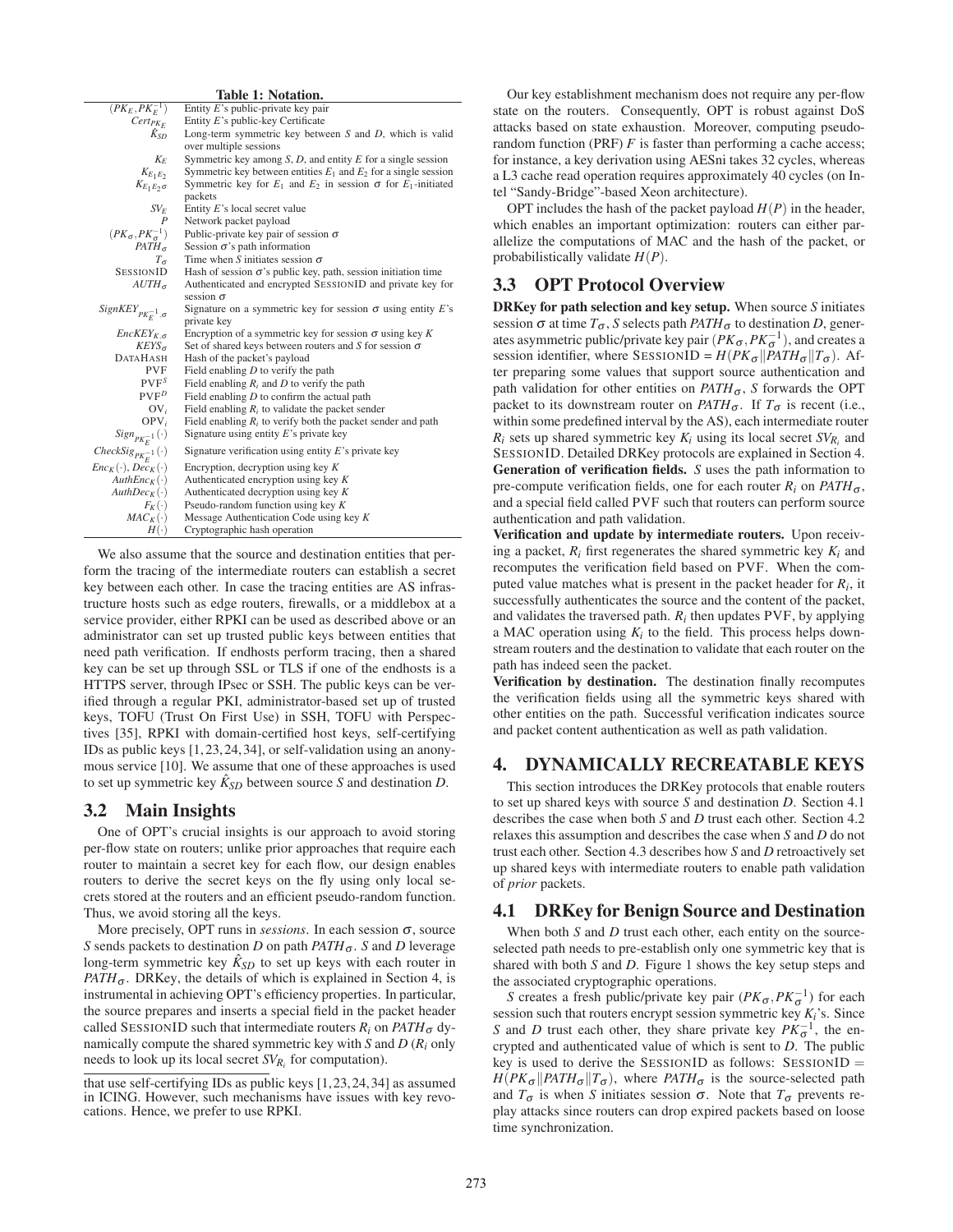



Each intermediate router  $R_i$  generates shared key  $K_i$  using an efficient PRF keyed with a secret *SVi* only known to *Ri* . The PRF takes SESSIONID as an input. For high efficiency, we compute our PRF from a pseudo-random permutation using AES. The overhead of the key setup is negligible to affect the on-going traffic (see Section 8). Resulting key  $K_i$  is encrypted with public key  $PK_{\sigma}$ , and digitally signed to enable verification that (encrypted)  $K_i$  indeed originates from the correct router (as any entity could have performed the public-key encryption on an arbitrary key).

To prevent reflection attacks (i.e., replaying message in the opposite order of communication), communication between *S* and *D* uses different symmetric keys for each direction:  $K_{SD\sigma}$  and  $K_{DS\sigma}$ for *S*-initiated and *D*-initiated packets, respectively.

The optional operations in Figure 1 are used only if the router also needs to authenticate *S*, in which case *S* also signs the SESSIONID, and certificates needed for routers to verify *S*'s public key are included in the message.

### **4.2 Extended-DRKey for Distrusting Source and Destination**

When we assume that the source *S* and the destination *D* trust each other and that they share the same public-private key pair for the session, then each intermediate router needs to set up only one shared key with both *S* and *D*. However, *S* and *D* may not neces-



**Figure 2: A modified session key setup when** *S* **and** *D* **do not trust each other. The path is:**  $S \rightarrow R_1 \rightarrow R_2 \rightarrow D$ .

sarily trust each other, or they may collude. To strengthen the security guarantees under such circumstances, we introduce *Extended-DRKey* , which requires each intermediate router to set up two keys,  $K_{Si}$  and  $K_{Di}$ , where  $K_{Si}$  is the shared symmetric key between *S* and  $R_i$  and  $K_{Di}$  is the shared symmetric key between  $R_i$  and  $D$ . Figure 2 describes the Extended-DRKey protocol and its cryptographic operations.

Unlike DRKey in Section 4.1, Extended-DRKey does not require  $AUTH_{\sigma}$  since  $R_i$  shares different keys with *S* and *D*. For creating shared keys (i.e.,  $K_{Si}$  and  $K_{Di}$ ),  $R_i$  and  $D$  use distinct local secrets to encode the directionality of the keys.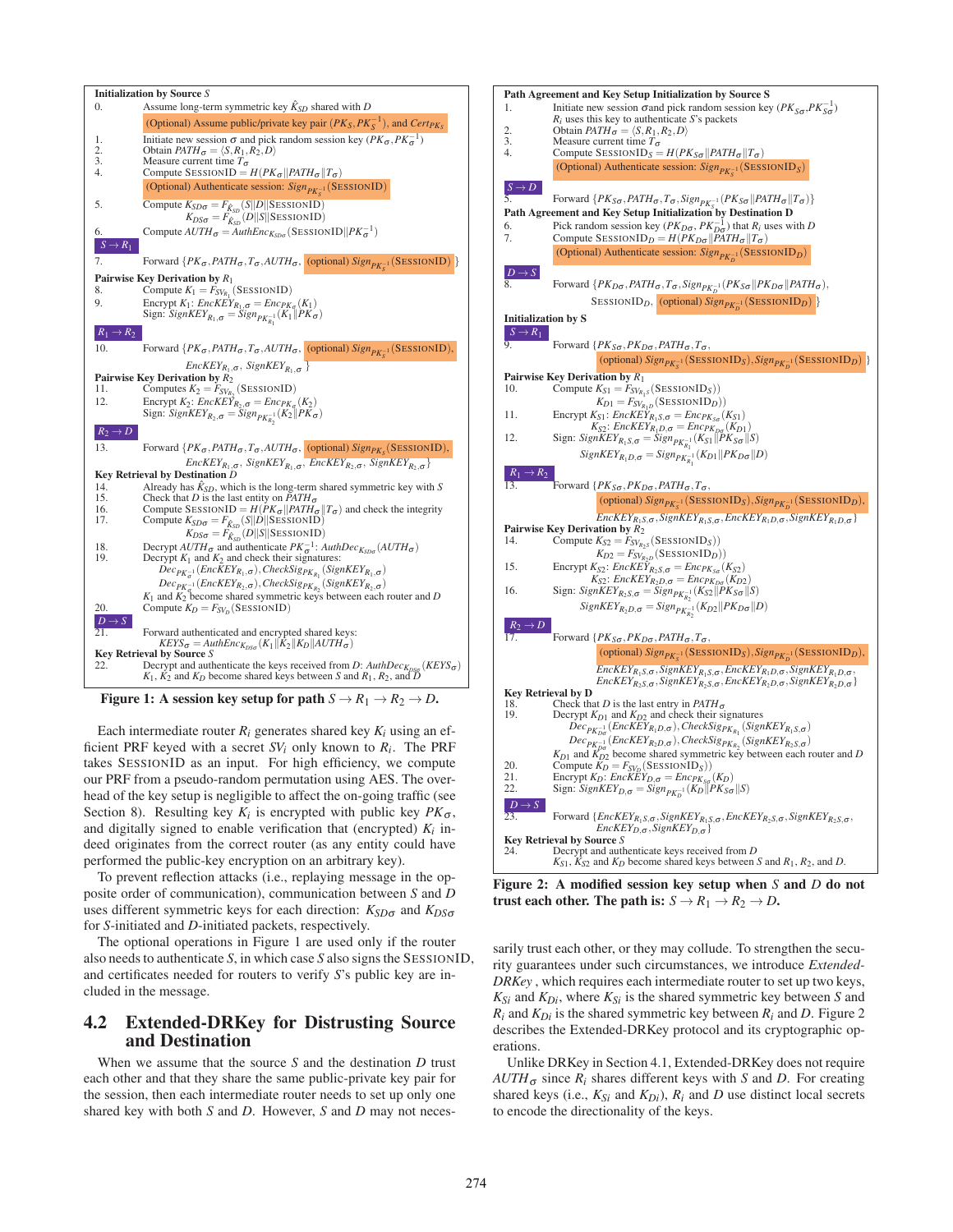# **4.3 Retroactive-DRKey**

The key setup protocols as presented in Figures 1 and 2 run *once* before the session starts. However, the key setup process incurs the following extra latency and computational overhead: (1) Key setup itself requires an extra round trip between the source and the destination; and (2) Key setup requires each intermediate router to encrypt and sign its shared key. Furthermore, running an independent key setup protocol *a priori* allows routers to launch a coward attack, since the key setup protocol warns possibly misbehaving routers to start behaving correctly and to avoid detection. Consequently, achieving path validation without the apparent key setup process is desirable.

We introduce Retroactive-DRKey that enables entities to set up shared keys at any time *after* the first packet in a session reaches the destination. Note that Retroactive-OPT is invoked only if the source or the destination wishes to perform source authentication or path validation (i.e., there could be sessions during which the source or the destination performs *no* retroactive key setup).

To support such a feature, we still assume that source *S* and destination *D* establish a shared symmetric key  $\hat{K}_{SD}$  in advance, and *S* derives a session key pair  $(PK_{\sigma}, PK_{\sigma}^{-1})$  before the session starts. Unlike DRKey or Extended-DRKey, Retroactive-DRKey utilizes that *S* creates  $K_D$ —a shared symmetric key with *D* for the session (i.e.  $K_D = F_{SV_S}(\text{SESSIONID})$ )—and includes encrypted and authenticated  $K_D$ in  $AUTH_{\sigma}$  in the data packets of the forwarding protocol header. In this way, *S* can already use  $K_D$  to compute some fields such that *D* can check. When a forwarding protocol is used with Retroactive-DRKey, the routers use some keys for OPT during a session, and only reveal them at a later time (Section 5.2.1).

Retroactive-DRKey is very similar to the key setup protocol in Figure 1. The only difference is that *D* does not derive  $K_D$ , because it is already included in each forwarded packet. Retroactive-DRKey runs *at most once* during or after a session ends. We observe that *S* can set  $T_{\sigma}$  to a future time when *S* may want to trigger source and path validation if *S* of *D* detect an anomaly.

### **5. OPT PROTOCOL DESCRIPTION**

The DRKey protocols described in Section 4 and the techniques we introduce in this section span a protocol family of source authentication and path validation with varying assumptions and properties. Unfortunately, exploring the entire design space is out of scope for this paper, and we will present several protocol instantiations: (1) *OriginValidation* for source authentication (S and D trust each other), (2) *PathTrace* for path validation (S and D trust each other), and (3) *Origin and Path Trace (OPT)* for source authentication and path validation (S and D may not trust each other).

### **5.1 OriginValidation for Source Authentication**

OriginValidation enables each intermediate router and the destination to perform source authentication using MACs computed over the hash of the packet. For efficient authentication, the source includes the following fields in the packet header:

- DATAHASH: Hash of the packet's payload  $H(P)$ ;
- SESSIONID: Hash of the session public key, path, and session initiation time  $H(PK_{\sigma}||PATH_{\sigma}||T_{\sigma})$ ;
- OV*i* : Origin Verification field. OV*i* is a Message Authentication Code computed over DATAHASH using key  $K_i$  that  $R_i$ shares with *S* (i.e.,  $OV_i = MAC_{K_i}(H(P))$ ). Similarly,  $OV_D =$  $MAC<sub>KD</sub>(H(P))$ . The source creates an OV field for each intermediate router and the destination.

OriginValidation provides efficient MAC verification using the DATAHASH field without requiring each intermediate router to com-



**Figure 3: The packet header format for OriginValidation and PathTrace. DATAHASH, SESSIONID, and OVs help intermediate routers and the destination authenticate the source (OriginValidation), and DATAHASH, SESSIONID, and PVF help the destination validate the path (PathTrace).**

pute the hash over the entire packet. Figure 3 represents the packet header, and only DATAHASH, SESSIONID and OV fields are needed for OriginValidation.

When intermediate router  $R_1$  receives a packet from the source *S*,  $R_1$  computes the symmetric key  $(K_1)$  it shares with *S* using  $R_1$ 's local secret and SESSIONID from the packet header. Then *R*<sup>1</sup> generates a MAC as follows:  $OV'_1 = MAC_{K_1} (DATAHASH)$ . If  $OV'_1$ is the same as  $OV_1$  in the packet header,  $R_1$  is assured that the packet indeed originated from the claimed source *S*, and forwards the packet to  $R_2$ .  $R_2$  and *D* perform the same operations as  $R_1$ .

Although we present the protocol with OV fields of size 128, the size can be altered to reflect the desired level of security. In general, assuming a secure MAC function, the success probability of a forged *n*-bit MAC is 2−*<sup>n</sup>* , which already results in a low rate at  $n = 16$ . Thus, for many applications, 2 byte long OV fields suffice, as a router would only let 1 in 65536 packets pass on average.

#### **5.2 PathTrace**

PathTrace is to help the source and destination validate that a received packet traversed the source-selected path. This main objective is achieved by Path Validation Field (PVF), which is a nested MAC that intermediate routers update in the packet header as they forward the packet. In Figure 3, only DATAHASH, SESSIONID, and PVF fields are used for PathTrace, thus, the packet overhead is irrespective of the path length. Next we describe how PathTrace supports the source and the destination to validate the path.

**PathTrace for destination.** To enable *only* the destination to validate the path, the source generates  $PVF_0$ —the initial PVF value which is a MAC of DATAHASH using the shared symmetric key between the source and the destination. Then the source initializes the PVF field in the header with  $PVF_0$ :

$$
PVF \leftarrow PVF_0 = MAC_{K_D} (DATAHASH).
$$
 (1)

Any intermediate router  $R_i$  on the path generates  $PVF_i$  and updates the PVF field in the header as follows:

$$
PVF \leftarrow PVF_i = MAC_{K_i}(DATAHASH||PVF_{i-1}).
$$
 (2)

The shared symmetric key *Ki* is shared with *both* the source and the destination according to the key setup protocol in Section 4.1. Hence, upon receiving a packet, the destination first re-creates the nested MACs (here shown for a path of 2 routers):

$$
PVF' = MAC_{K_2}(DATAHASH ||MAC_{K_1}(DATAHASH || MAC_{K_D}(DATAHASH))).
$$
 (3)

If PVF' is the same as PVF in the packet header, the destination is assured that the packet was indeed delivered on the source-selected path. Otherwise, the destination drops the packet.

**PathTrace for source.** To help the source authenticate that its packet is delivered to the intended destination using the sourceselected path, the destination forwards the PVF from the received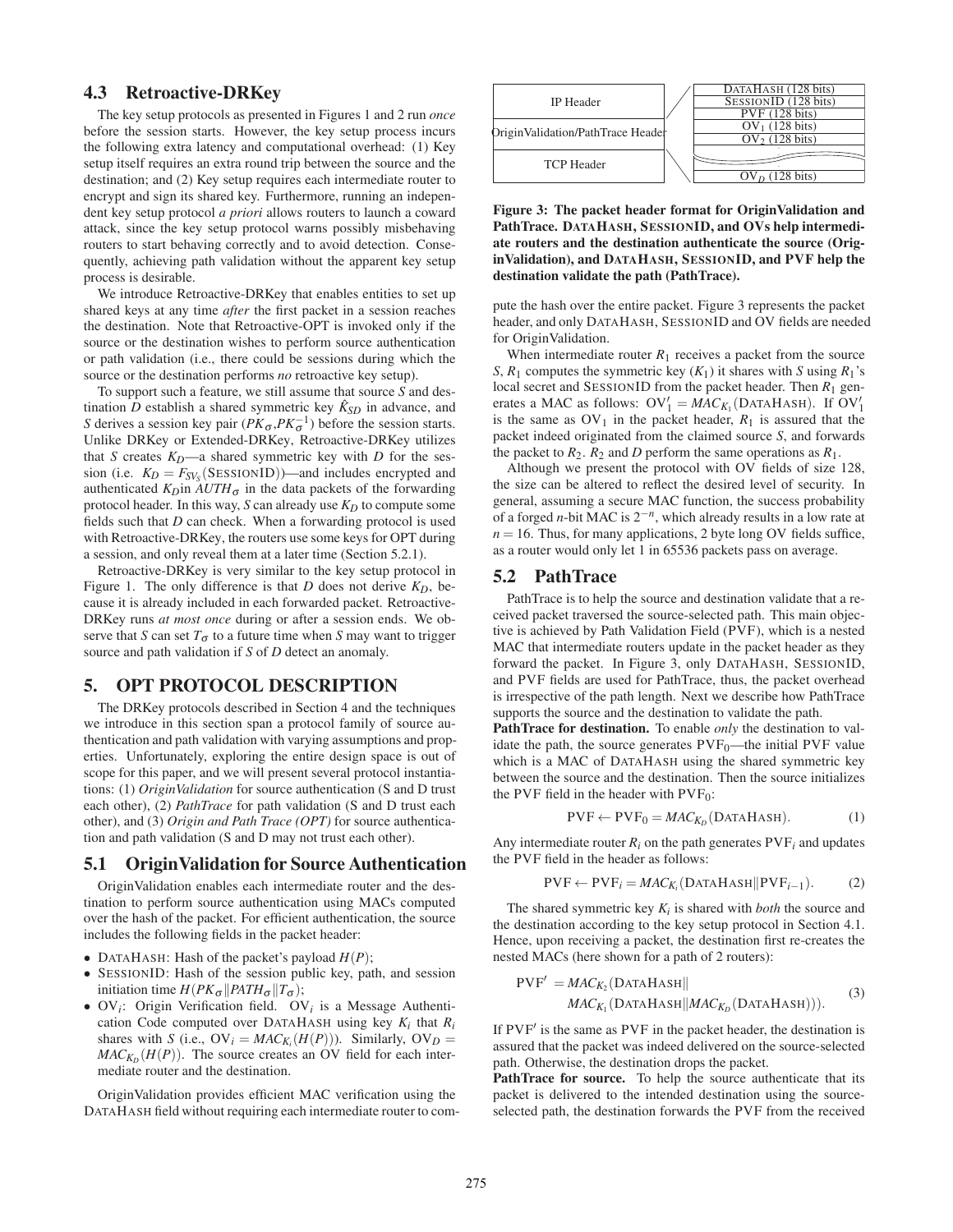

#### **Figure 4: OPT header. The source** *S* **initializes all the fields. Intermediate routers only update the PVF field.**

packet header back to the source as follows:

$$
D \to S: Enc_{K_D}(\text{PVF}||\text{DATAHASH}). \tag{4}
$$

Upon receiving this information, the source first decrypts the message using  $K_D$  and then performs the validation by re-constructing the nested MACs using DATAHASH as shown in Eq. (3) and comparing it with PVF. A successful validation indicates that the packet was indeed delivered on the source-selected path.

#### *5.2.1 Retroactive-PathTrace*

Retroactive-PathTrace supports path validation without the apparent key setup process in advance. Instead, it utilizes Retroactive-DRKey that runs after the session ends. Unlike PathTrace, in Retroactive-PathTrace the source cannot pre-compute the OPV*i* fields; hence no OPV fields can be used in the packet header. Instead, under the assumption that the source and the destination trust each other, Retroactive-PathTrace requires that the source creates *KD* the session-specific shared key with the destination, and the source additionally includes *KD* and its authenticated encryption in the packet header. The source uses  $K_D$  to compute  $PVF_0$  and the routers derive their shared key and update the PVF field accordingly.

Retroactive-PathTrace requires the destination to store per-packet information for later checking. However, the benefit of defending against coward attacks overcomes such a disadvantage. Namely, the destination stores for each packet the tuple (SESSIONID, DATA-HASH,PVF). When the destination wants to validate the path, it requests the source to initiate Retroactive-DRKey such that intermediate routers reveal the key that was used for the received packets. Then the destination can check the PVF fields and detect coward attacks. The source can independently initiate the retroactive process as well.

### **5.3 OPT: Origin and Path Trace**

In this section, we introduce OPT that combines OriginValidation and PathTrace such that all entities (including intermediate routers) on the path can perform both source authentication and path validation when they trust the source. We assume that all the routers in a session are loosely time synchronized (within a few milliseconds, e.g., using NTP).

Figure 4 illustrates the OPT header format. In addition to DATA-HASH, SESSIONID, and PVF, an OPT header includes the following additional fields to enable each intermediate router to perform path validation.

- TIMESTAMP: Time when *S* creates the OPT packet to mitigate timing-based attacks, such as replay attacks.
- OPV*i* : Origin and Path Verification field. OPV*i* is a MAC that enables all entities on the path to perform path validation.

**Algorithm 1** OPT header initialization and validation pseudo code. An arrow represents the header field initialization.

1: **function** SOURCE INITIALIZATION **Require:**  $K_i$  and  $K_D$  that  $R_i$ 's and  $D$  share with  $S$ , respectively after running key setup protocol in Figure 1

- 
- 2: DATAHASH  $\leftarrow$  *H*(*P*)<br>3: SESSIONID  $\leftarrow$  *H*(*PI*)
- 3: SESSIONID ← *H*( $PK_{\sigma}$ ||*PATH*<sub>σ</sub>||*T*<sub>σ</sub>)<br>4: PVF ← PVF<sub>0</sub> = *MAC*<sub>K<sub>0</sub></sub>(DATAHAS  $4: \text{PVF} \leftarrow \text{PVF}_0 = MAC_{K_D}(\text{DATAHASH})$
- 5:  $l =$  source-selected path length
- 6: **for** each intermediate router  $R_i$ , where  $1 \le i < l$  **do**
- 7:  $PVF_i = MAC_{K_i}(PVF_{i-1})$
- 8:  $OPV_i \leftarrow MAC_{K_i}(PVF_{i-1}||DATAHASH||R_{i-1}||TIMESTAMP)$
- 9: **end for**
- 
- 10: **for** destination *D* **do**<br>11:  $OPV_D \leftarrow MAC_R$ 11:  $OPV_D \leftarrow MAC_{K_D}(PVF_{l-1}||DATAHASH||R_{l-1}||TIMESTAMP)$

```
12: end for
```
13: TIMESTAMP  $\leftarrow$  current time 14: end function

```
end function
```
15: **function** VALIDATION AND UPDATE BY  $R_i$ <br>16: (Note PVF in OPT header = PVF<sub>i</sub>)

- 16: (Note PVF in OPT header = PVF<sub>i−1</sub>)<br>17: Compute OPV $'_{i} = MAC_{K_i}(PVF_{i-1}||DP_{i})$
- 17: Compute  $\text{OPV}'_i = MAC_{K_i}(\text{PVF}_{i-1}||\text{DATAHASH}|| R_{i-1}||\text{TIMESTAMP})$
- 18: **if**  $\overrightarrow{OPV_i}$  ==  $\overrightarrow{OPV_i}$  **then**
- 19:  $PVF \leftarrow PVF_i = MAC_{K_i}(PVF_{i-1})$
- 20: Forward the packet to  $R_{i+1}$ <br>21: **else** 
	-
- 21: **else** 22: Drop the packet 23: **end if**
- end if
- 24: **end function**
- 25: **function** DESTINATION VALIDATION<br>26: (Note PVF in OPT header = PVF
- 26: (Note PVF in OPT header = PVF<sub>*l*−1</sub>)<br>27:  $l =$  source-selected path length
- 27:  $l =$  source-selected path length<br>28: Compute  $PVF' = MAC_{K_{l-1}}(...$
- 28: Compute  $PVF' = \hat{MAC}_{K_{l-1}}(\dots(\hat{MAC}_{K_1}(\hat{MAC}_{K_D}(\text{DATAHASH}))))$
- 29: Compute  $\text{OPV}'_D = MAC_{K_D}(\text{PVF}_{l-1}||\text{DATAHASH}|| R_{l-1}||\text{TIMESTAMP})$
- 30: **if**  $(PVF' == PVF)$  &&  $\ddot{OPV}'_D == OPV_D$  then
- 31: Validation succeeds<br>32: Prepare packet using
- 32: Prepare packet using Eq.  $(4)$  and forward to source 33: else
- 33: **else**
- 34: Drop the packet<br>35: end if

```
35: end if
```

```
36: end function
```
The SOURCE INITIALIZATION pseudo code in Algorithm 1 describes how the source initializes the OPT header fields. Each OPV field includes the following as inputs.

**Previous PVF:** Including PVF*i*−<sup>1</sup> in the OPV*<sup>i</sup>* computation supports the detection of a malicious intermediate router that forwards the packet to a benign router, which is not specified by the source but follows the protocol.

**Previous router address:** PVF by itself cannot support entities to detect the packet injection attack. Hence, we include the address of the previous router from which each entity receives the packet.

**TIMESTAMP:** This field mitigates authenticator cloning attacks. Consider an example where packet *Pcrt* is expected to be sent along the source-selected path *PATHcrt*, the source previously sent packet  $P_{old}$  on *PATH<sub>old</sub>*, and  $P_{crt}$  and  $P_{old}$  have the same payload. Consider router *Rbad* that is in both *PATHcrt* and *PATHold* such that  $PATH_{crt} = \{R_1, R_2, \ldots, R_{bad}, R_{bad+1}, \ldots, R_n\}$  and  $PATH_{old} = \{R'_1, R'_2, \ldots, R_{bad+1}, \ldots, R_n\}$  $R'_2, \ldots, R_{bad}, R'_{bad+1}, \ldots, R_m$ . In this scenario,  $R_{bad}$  can replace  ${R}_{bad+1},...,R_n$  with  ${R}_{bad+1}',...,R_m$  in *PATH<sub>crt</sub>* and all the corresponding fields in the *Pcrt* header with those in *Pold*. Therefore, without TIMESTAMP, the destination cannot detect the misbehavior and ends up validating path  $\{R_1, R_2, \ldots, R_{bad}, R'_{bad+1}, \ldots, R_m\}$  for *P<sub>crt</sub>*. By setting the TIMESTAMP field when the source sends out a packet, authenticator cloning attacks are mitigated with loose time synchronization between the source and other entities on the path.

VALIDATION AND UPDATE BY *Ri* and DESTINATION VALIDA-TION functions in Algorithm 1 describe the OPT procedure that intermediate router  $R_i$  and the destination performs, respectively.

 $^{2}$ http://www.ntp.org/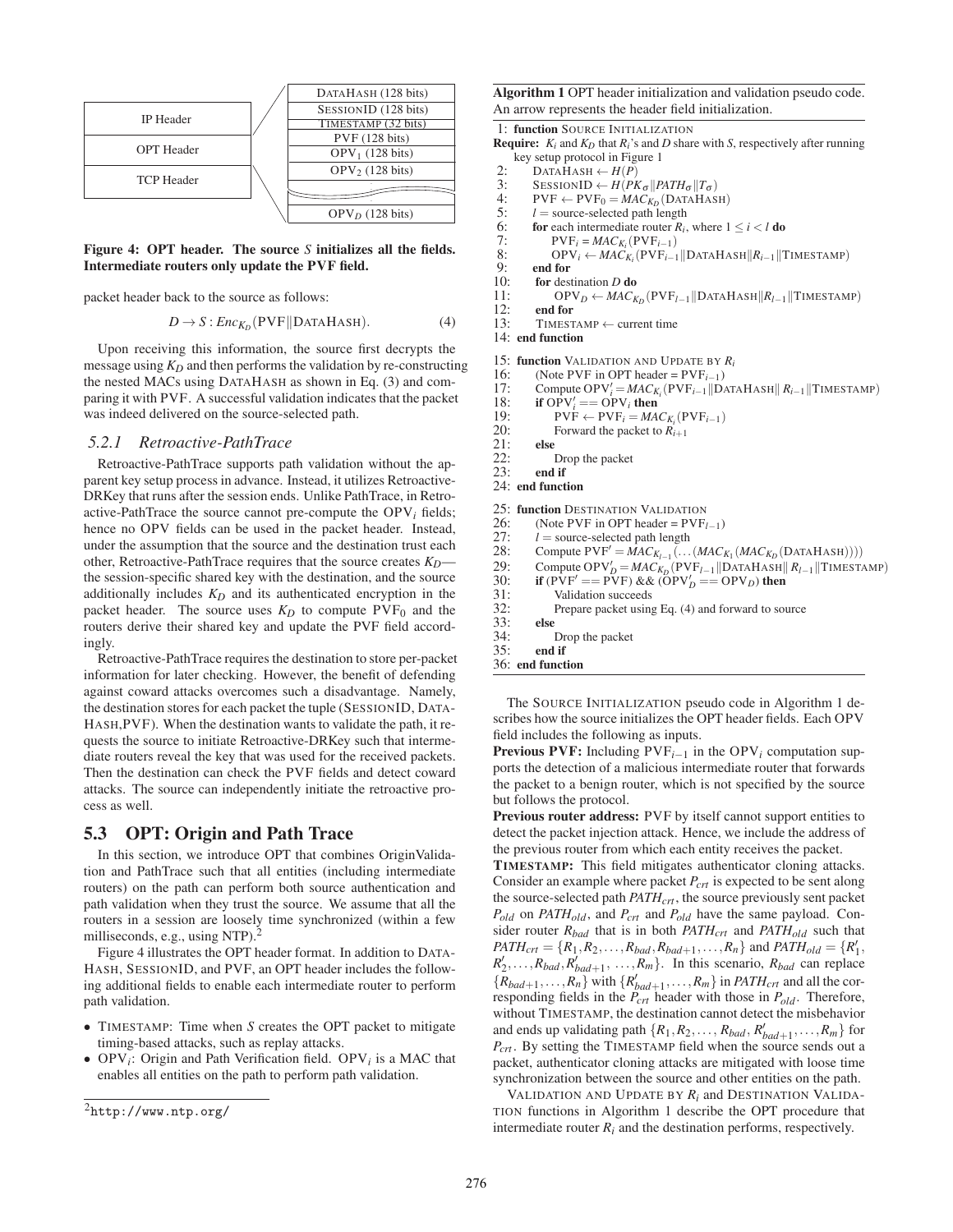#### *5.3.1 Distrusting source and destination*

The previous protocols assumes that the source and the destination are honest and trust each other. We now relax this assumption and present an extension that handles distrusting entities. In OPT, the source can generate all PVFs by itself since it knows all  $K_i$ 's. Consequently, a malicious source can collude with an intermediate router (e.g.,  $R_2$ ) and forward the packet on a path  $S \rightarrow R_2 \rightarrow D$ without going through  $R_1$  in Figure 1.

To prevent such an attack and address the problem of a distrusting source and destination, we use the key setup protocol in Section 4.2 such that intermediate routers generate two separate shared keys for the source and the destination. Unlike OPT, the Extended-OPT header requires two PVF fields: PVF*<sup>S</sup>* that enables intermediate routers and the destination to validate the source, and PVF*<sup>D</sup>* that enables the destination to confirm the *actual* path, even if the source is malicious and colludes with (at least) one intermediate router.

### **6. SECURITY ANALYSIS**

We prove that OPT has origin authenticity and path validation properties when both the source and the destination are trusted. This property holds on any network configuration, including ones that have malicious routers. Extended-OPT offers stronger properties: the router's origin and path validation property assumes that only the source is honest; and the destination's path validation property does not assume the source is honest.

We describe how OPT and its variants defend against the adversary model described in Section 2.3. OPT's security properties have been formally verified using the Coq interactive theorem prover; details can be found in our technical report [17].

**Packet alteration.** Without the secret keys  $(K_D \text{ and } K_i)$ , a malicious router cannot compute valid PVF*i* and OPV*i* . Consequently, in OPT, a successful verification of PVF*i*−<sup>1</sup> (PVF*n*) based on OPV*<sup>i</sup>* (OPV*D*) implies that there can be no packet alteration attacks to router  $R_i$  (the destination), provided that the source and destination are trusted. A malicious destination can carry out the packet alteration attack, as it can generate all the necessary PVF and OPV fields. Extended-OPT provides similar protections for intermediary routers except that only the source needs to be trusted.

**Packet injection attack.** OPT routers can check that an incoming packet does come from an intended AS, as such information is included in OPV. Therefore, a malicious router *A* can only inject packet to a router *B* if *A* is *B*'s neighbor and the link *AB* is on the intended path. We will revisit this attack when discussing collusion attacks.

In order to inject a packet with a valid header, an attacker can replay a previously seen packet, which is only possible when the same payload has been sent on that path before. Such replay attacks can be mitigated by including a timestamp in the packet. OPT is also vulnerable to packet injection when the destination colludes with the injecting router.

Path deviation attack. OPT ensures that a successful verification of PVF*i*−<sup>1</sup> (PVF*n*) against OPV*<sup>i</sup>* (OPV*D*) implies that the payload  $R_i$  (the destination) received has traversed all the honest routers in the source-intended path in the correct order, assuming that both source and destination are honest. OPT provides this guarantee because the attacker does not possess the secret keys required to compute PVF*i* and OPV*i* , and thus cannot generate valid PVF*i* or OPV*i* . As a result, malicious routers cannot mount router skipping or out-of-order traversal attacks.

This indicates that if a malicious router selects a path not intended by the source, an honest intermediary router will reject the packet. However, a malicious router can mount a path detour attack and send the payload to other routers that are not on the intended path.

In Extended-OPT, even if the destination is malicious, it cannot select the unauthorized path that drops or reorders honest routers. Extended-OPT also assures the destination that neither the malicious routers nor the malicious source can select a path that drops or reorders honest routers on the source-intended path.

**Coward attack.** Retroactive-OPT can mitigate coward attacks by requiring all forwarding routers to compute relevant PVF and OPV fields for probabilistic auditing. As a router cannot reliably guess when audits will happen, it does not know when to carry out an attack. We are unaware of any other path validation protocols that can defend against the coward attack, including ICING.

**DoS attack.** We consider attacks aiming to exhaust memory and computational resources on routers (Section 2.3). Each OPT router stores only a secret value (*SVR<sup>i</sup>* ), regardless of the number of sources sending traffic and the number of flows transiting the router. For this reason, memory exhaustion attacks are not possible under OPT. OPT routers perform very few symmetric cryptographic operations per packet during forwarding, which run at line speed (Section 7). Therefore, OPT is more resilient to computation resource exhaustion attacks than existing schemes such as ICING that provide similar security guarantees.

**Collusion.** The path and source validation are conditioned upon whether a router is honest, i.e., correctly runs the protocol. When no two malicious routers are adjacent to each other on the intended path before  $R_i$ , malicious routers can redirect the packet to any routers as it chooses. However, all preceding links on the desired path are still traversed in the correct sequence for this packet to be accepted by *Ri* . Similarly, a malicious router could replace the path in the packet and trick its neighbor into forwarding the packet to a router outside the intended path. Again, this packet will be dropped when it reaches an honest router.

When there are multiple adjacent malicious routers on the intended path  $(R_{j1}$  to  $R_{jn}$ ), a wormhole is present: an honest router down the path can only conclude that the packet has entered into the hole via  $R_{j1}$  and exited the hole from  $R_{jn}$ , but has no knowledge as to where the packet has been to in between these two points. In particular, when the source colludes with  $R_i$ ,  $R_{i+1}$  can be tricked into accepting and forwarding any packet.

#### **7. IMPLEMENTATION AND EVALUATION**

We implemented OPT in Section 5.3 with DRKey as a user-level application that performs source authentication and path validation.

The cryptographic operations performed by a router during packet forwarding are purely symmetric cryptographic operations, which we instantiate with the AES block cipher. We list the cryptographic functions used in the implementation. To compute MACs, we used CBC-MAC based on AES, since it requires a single AES operation to authenticate a 128-bit value. For computing the PRF, we also use the same CBC-MAC. We implement AES using AESni, a new CPU instruction set provided by recent Intel and AMD CPUs to speed up AES operations. AESni is fast: According to Intel, executing an encryption using AES-128 in CBC mode takes 4.15 cycles per byte to encrypt a 1 KB buffer [13]. While this number bounds the processing latency per byte, router throughput can be increased, as we can process 4 blocks in parallel on a single core in AES-128 in CBC mode, resulting in 1.33 cycles per byte. We implemented authenticated encryption using Galois/Counter Mode (GCM) with AES.

We use SHA-3 for computing hashes on long strings, such as the hash of the payload DATAHASH. We truncate the hash from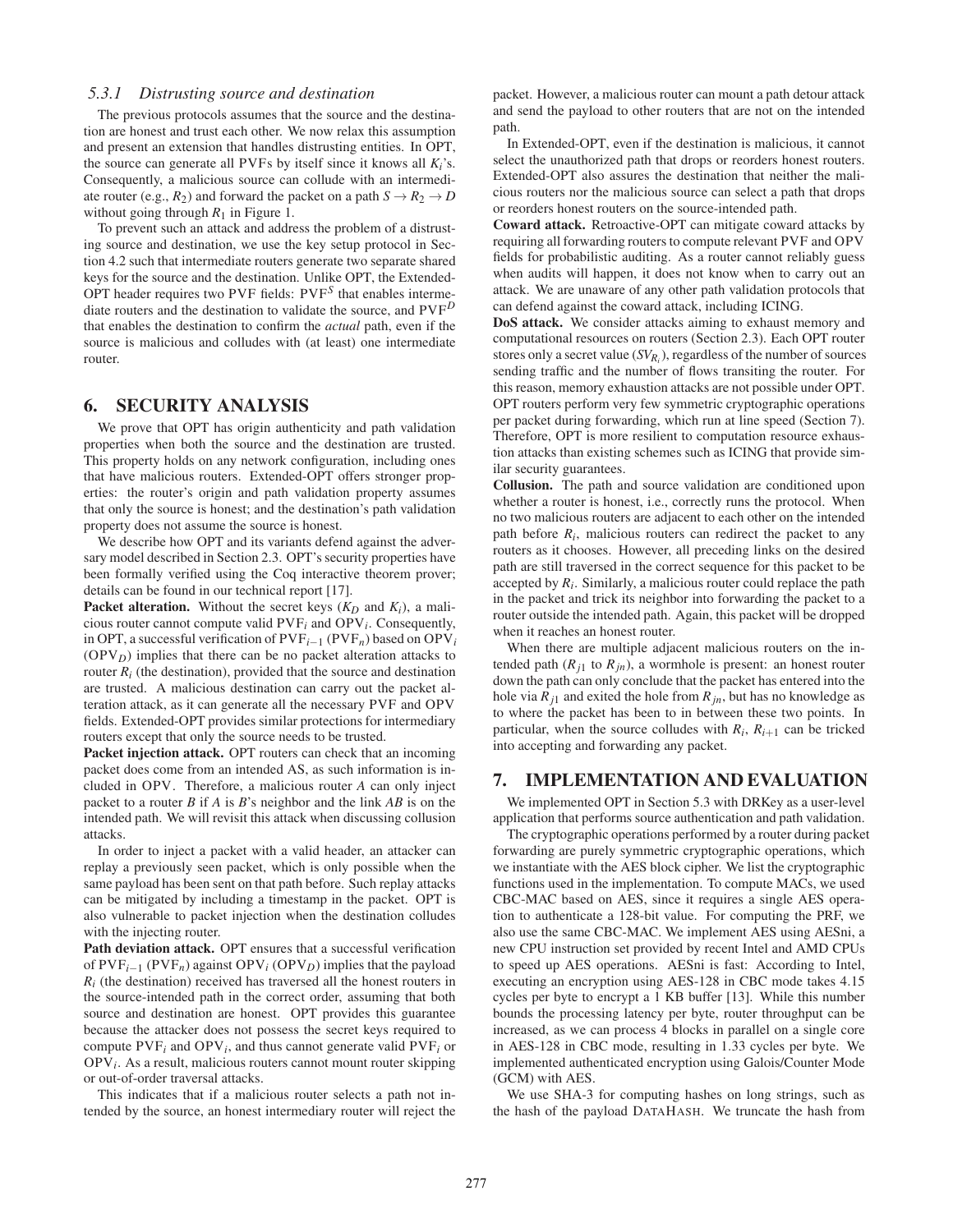**Table 2: Per-session storage (**σ**), long-term storage (LT) related to the key setup, and communication overhead of DRKey's and ICING's key setup for a path of length** *n***.**

| <b>Storage</b><br>[#items] |                  | Router    | <b>Source</b> | <b>Destination</b> |
|----------------------------|------------------|-----------|---------------|--------------------|
|                            | DRKey $(\sigma)$ |           | $n+2$         | $n+2$              |
|                            | ICING $(\sigma)$ |           | $n+1$         | $2*n+1$            |
|                            | DRKey (LT)       |           |               |                    |
|                            | ICING (LT)       | < 400,000 |               |                    |
| <b>Key setup</b>           | <b>DRKey</b>     |           |               |                    |
| [#packets]                 | <b>ICING</b>     | $4*n+4$   |               |                    |

a 256-bit value to a 128-bit value. For computing hashes on short strings, such as  $H(PK_{\sigma})$ , we use the Merkle-Damgard construction with a Matyas-Meyer-Oseas AES-based compression function that makes use of the fast hardware AESni instructions. We choose a single-block-length compression function that outputs 128-bit hash values. We use 128-bit hash values to obtain a smaller OPT header size. Nevertheless, this decision does not pose security concerns: an adversary besides the source needs to perform a second-preimage collision attack, which is still in the order of  $O(2^{128})$  for SHA-3 and close to  $O(2^{128})$  for Matyas-Meyer-Oseas.

For signatures, we use Ed25519 [6], providing high efficiency and security, and small signatures. For a security level of  $2^{128}$  operations, Ed25519 signature generation and verification on a 3.4GHz Core i7 takes 20*us* and 60*us*, respectively. Public keys and signatures are only 32 and 64 bytes, respectively. Certificates can thus be as small as 128 bytes, enabling routers to add their certificate to the key setup message. As explained in Section 3, router certificates can be generated by an AS and signed with the AS's private key. The AS's public key can be obtained and verified through RPKI.

For encrypting routers' keys in DRKey, we use RSA-2048, which offers fast encryption. Although decryption is an order of magnitude slower, it is performed by the endhost which is less performance critical.

**ICING implementation and configuration.** We compare OPT with ICING, the code of which we obtained from their website<sup>3</sup>. To ensure the fairness of our comparison, we implemented ICING that also uses AESni. In ICING, the source obtains a proof of consent (PoC) from the consent server of each node on the path. A PoC certifies that the node consents to the full path. Furthermore, each node has an associated tag that describes a set of actions that the source can take for packets. The authors describe an optimization for computing the tag keys needed for the PoCs [25], which can diminish the number of required PRF rounds to 0. In our IC-ING implementation, we favor ICING and consider that computing these keys has no computational or memory lookup overhead.

Another important concept in ICING is the proofs of provenance (PoPs)—proofs to the nodes that the packet originates from the sender. Computing PoPs requires shared symmetric keys between each pair of ICING nodes on the path. These keys can be either derived on demand, using non-interactive Diffie-Hellman, or cached once computed. Since non-interactive Diffie-Hellman is expensive and impractical on the fast path, PoP keys are always retrieved from the cache in our ICING implementation.

### **7.1 DRKey Evaluation**

DRKey enables the design of low-overhead protocols in terms of router resources, such as OPT. In OPT, we use DRKey for key setup, which is executed once per session. Thus, the key setup cost is amortized over an OPT session.

Table 2 provides an analysis of *storage overhead* at the source,

| Table 3: Packet latency during DRKey processing. |
|--------------------------------------------------|
|--------------------------------------------------|

| Entity      | Path length       | Latency                               |
|-------------|-------------------|---------------------------------------|
| Router      | <b>Irrelevant</b> | $381 \text{ }\mu\text{s}$             |
|             |                   | $621 \text{ }\mu\text{s}$             |
| Source      |                   | $609$ $\mu$ s                         |
|             |                   | $628 \text{ }\mu\text{s}$             |
|             |                   | $3820 \,\mu s$                        |
| Destination |                   | $5520 \mu s$                          |
|             |                   | $\frac{14814 \text{ }\mu\text{s}}{2}$ |

destination, and intermediate routers for DRKey and ICING. We also compare the *communication overhead* for setting up keys.

Given a path of length *n* (excluding the source and the destination), DRKey requires the source and the destination to store, per session,  $n+1$  symmetric keys and a public-private session key pair. The long-term storage of the source and the destination, which outlives multiple sessions, consists of their shared symmetric key and the destination's secret value. The OPT routers do not store any per-session information. Instead, the routers merely store a single local secret each.

In contrast, ICING's source and destination need to store  $n+1$ symmetric keys. Each ICING router needs to store pairwise keys with every router in the Internet, which, according to the ICING authors, is within 400,000. The source also stores PoCs of all entities in the path.

Regarding the communication overhead of the key setup in DRKey, the source and the destination send one message each, resulting in 2 messages per session *regardless of the path length*. In ICING, however, the source contacts the PoC server of every node on the path (routers and destination), which leads to  $2*(n+1)$  messages for a path of length *n*. The source also sets up pairwise shared keys with each entity on the path, requiring at least a round trip (2 messages) per entity, resulting in at least  $2*(n+1)$  messages. We do not count the messages that are necessary to set up pairwise shared keys between ICING routers, because these keys are set up once between all entities in the Internet and then stored at each entity.

To prove the efficiency of DRKey, we evaluate the *per-packet computation overhead* at the source, destination and intermediate routers. Our experiment measures the latency of key setup packets while they transit the network entities. For the experiment, we use a traffic generator that initiates key setup operations and connects to a server that performs the key setup operations of the source, router, or destination. After the key setup, the server forwards the packets back to the traffic generator, which measures the receive rate.

Table 3 presents the latency of DRKey packets at the source, routers, and the destination. The results show that our cryptographic algorithm choices optimize router performance, which is in any case independent of path length.

For the source and the destination, a longer path increases the amount of computation. In the case of the source, this is hardly noticeable, because the source does not perform public-key cryptography operations that depend on the path length. In contrast, the destination performs per-hop public-key decryption using RSA-2048 to obtain the shared keys, which is expensive and considerably affects the latency. Nevertheless, the results satisfy our objectives: since the source and the destination have a significantly lower traffic throughput than routers, they can spend more cycles on performing key setup.

### **7.2 OPT Evaluation**

We evaluate OPT with respect to the desired performance proper-

<sup>3</sup>http://www.cs.utexas.edu/icing/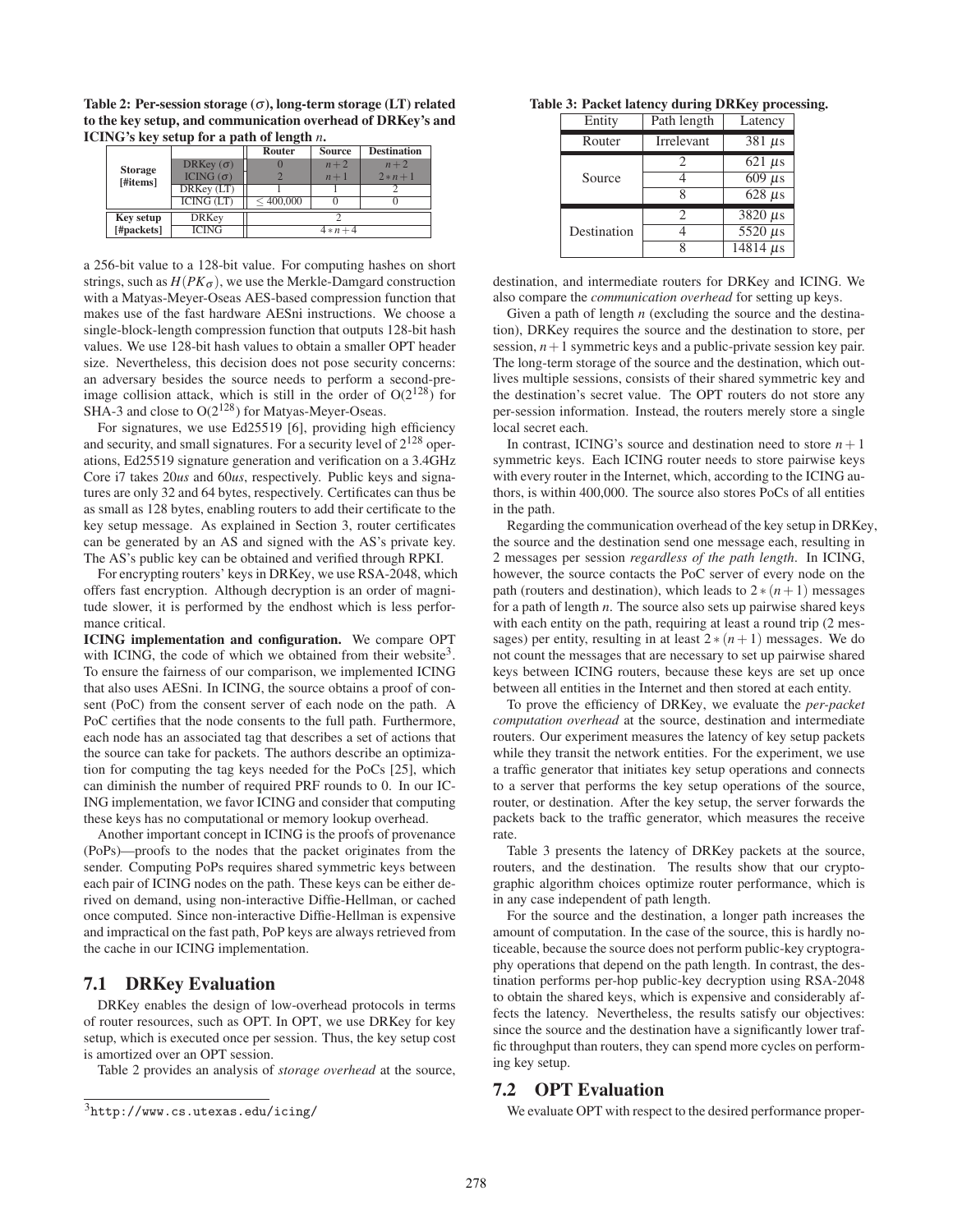

**Figure 5: Throughput of I/O Engine. Since our experiments use I/O Engine for traffic delivery, I/O engine represents our baseline.**

ties for source and path validation, namely *efficient forwarding* and *scalable state*, and the cost associated with meeting them. Specifically, we examine (1) OPT's overhead in terms of per-packet processing by measuring both the *throughput* (the bandwidth utilized by whole packets including the Ethernet header)<sup>4</sup> and *goodput* (the bandwidth used to transmit the payload of the packets, excluding the OPT protocol header); and (2) scalability with respect to the path length. For our evaluation, we set up a software router that validates the source and the path of the incoming packets before forwarding them. Our comparison is with ICING [26], which we discuss in more detail in Section 9 since both provide similar security guarantees. We experiment with OPT and ICING to perform source and path validations and we use PacketShader's I/O Engine [15] to send/receive packets to/from the NICs.

A central aspect of our work is the forwarding speed of a router. Since OPT does not keep any per-source or per-flow state, an OPT router's forwarding speed is not influenced by varying the number of sources sending packets or the number of flows transiting a router. In contrast, we analyze the impact of (1) cryptographic operations and (2) memory lookup of cryptographic keys, because the forwarding overhead of path validation protocols that use cryptography depends on these metrics.

**Evaluation system.** Our testbed consists of two routers A and B. Both are equipped with two Intel Ethernet Server Adapter X520- T2 NICs, and they both run Ubuntu Linux Kernel version 3.2.0-3. System A runs a traffic generator featuring 6 x 2GB DDR3 RAM and two Xeon L5640 2.26GHz (6 cores) processors. System B runs our software router code featuring 16 x 4GB DDR3 RAM and two Intel Xeon E5-2680 2.70GHz (8 cores) processors. The traffic generator generates traffic at a rate of 40*Gbps*, which is processed on the software router and sent back for measurement.

#### **7.3 Experiment setup**

We first describe how packets are forwarded from one router to the other. Then we describe the software router implementation for source authentication and path validation for OPT and ICING.

We use PacketShader's I/O Engine [15], a high-speed open source implementation to send/receive packets to/from the NICs. On the sending router, I/O Engine takes the packets generated by the userlevel traffic generator and sends them to the NIC. When the packets arrive at the second router's NIC, I/O Engine takes the packets from the NIC and delivers them to the user-level application, where they are processed according to the protocol (OPT or ICING). The last step is to send these packets back to the first router. In the remainder of this section we consider the packet processing that takes place at the second router from the moment I/O Engine delivers the packets to the user-level application and until the packets are ready to be sent back.

**Experiments.** We measure the forwarding speed of the software router for OPT and ICING. Our experiments consider AS-level path validation scenarios, where path validation is performed at a single router (e.g., ingress router) within an AS. Since an AS is administered by a single authority and its internal routing topology is confidential, redundant path verifications are unlikely to happen inside an AS in practice. Consequently, we perform tests with a maximum path length of 10 hops (without counting the source). The minimum path length is 2 hops, corresponding to the case of a source, an intermediate hop, and a destination.

To measure the forwarding overhead at a router, which includes the memory overhead for storing keys and for retrieving them, we consider a network where each node has  $\alpha$  neighbors. The parameter  $\alpha$  is important only if the router performs work that depends on the number of neighbors. This is not the case for OPT, because the router merely computes the key it shares with the source to verify its OPV field, then computes the hash of the payload and finally updates the PVF field. These operations do not depend on the number of neighbors the router has nor on the path length.

However, in ICING the router has to look up the shared symmetric keys with each node on the path in a table that contains the keys of all the nodes the router had previously seen on a path. For a path of maximum length *n*, these nodes are located within *n*-hop distance away from the router. Our choice for the parameter  $\alpha = 3$ and the maximum path length of 10 hops gives  $\frac{(3^{11}-1)}{2} = 9841$  as a maximum key table size, which is within ICING's maximum key table size of 400,000 [25].

The router receives packets at a line rate of 40*Gbps*. To quantify the throughput and goodput with respect to the overhead of OPT and ICING, we perform tests with payload sizes of 20*B*, 256*B*, 576*B*, 768*B*, and 1024*B*. We add to these values the OPT and IC-ING header overhead, respectively, whose size corresponds to the tested path length. The 20*B* of the smallest payload size correspond to the TCP header size to simulate TCP/ICING and TCP/OPT. We note that TCP/OPT includes the IP header since OPT runs over the IP network; whereas TCP/ICING does not include the IP header since ICING is designed to replace IP. Hence, the goodput computation favors ICING.

The biggest payload size is computed by subtracting from the MTU the header size of ICING for the longest tested path (10 hops), as ICING has a higher header overhead than OPT. More precisely, ICING has a per-hop overhead of 42*B* plus 24*B* for the source identifier and 13*B* of common fields, which gives a header length of 457*B* for a 10-hop path. The computation is 1500*B* −  $457B = 1043B$ , which explains our choice of  $1024B$  of the maximum payload. In case of OPT, 52*B* common fields, 16*B* per-hop overhead and 40*B* TCP/IP header result in 252*B*. As a result, the maximum payload size is dictated by the size of the ICING header for the longest path considered.

**Method.** We generate traffic for 10 seconds at a rate of 40*Gbps*, which is forwarded to the router running the protocol for source authentication and path validation, and then forwarded back to the source. To measure the throughput, we employ I/O Engine's scripts, which operate as follows. These scripts read the RX and TX counter values of the NIC at the beginning of the experiment and then read the values again every second to compute the number of packets sent and received. Consequently, we obtain the throughput values every second, which we then average to compute the final throughput value. For goodput results we subtract the OPT or ICING header, respectively, from the packet size.

#### **7.4 Forwarding Overhead**

We evaluate the most computationally intensive protocol version of OPT described in Section 5.3. The evaluation results show that OPT outperforms ICING by a significant margin. Since the other versions of OPT feature smaller packet headers and less computa-

<sup>4</sup>We add 20B Ethernet overhead in computing the throughput.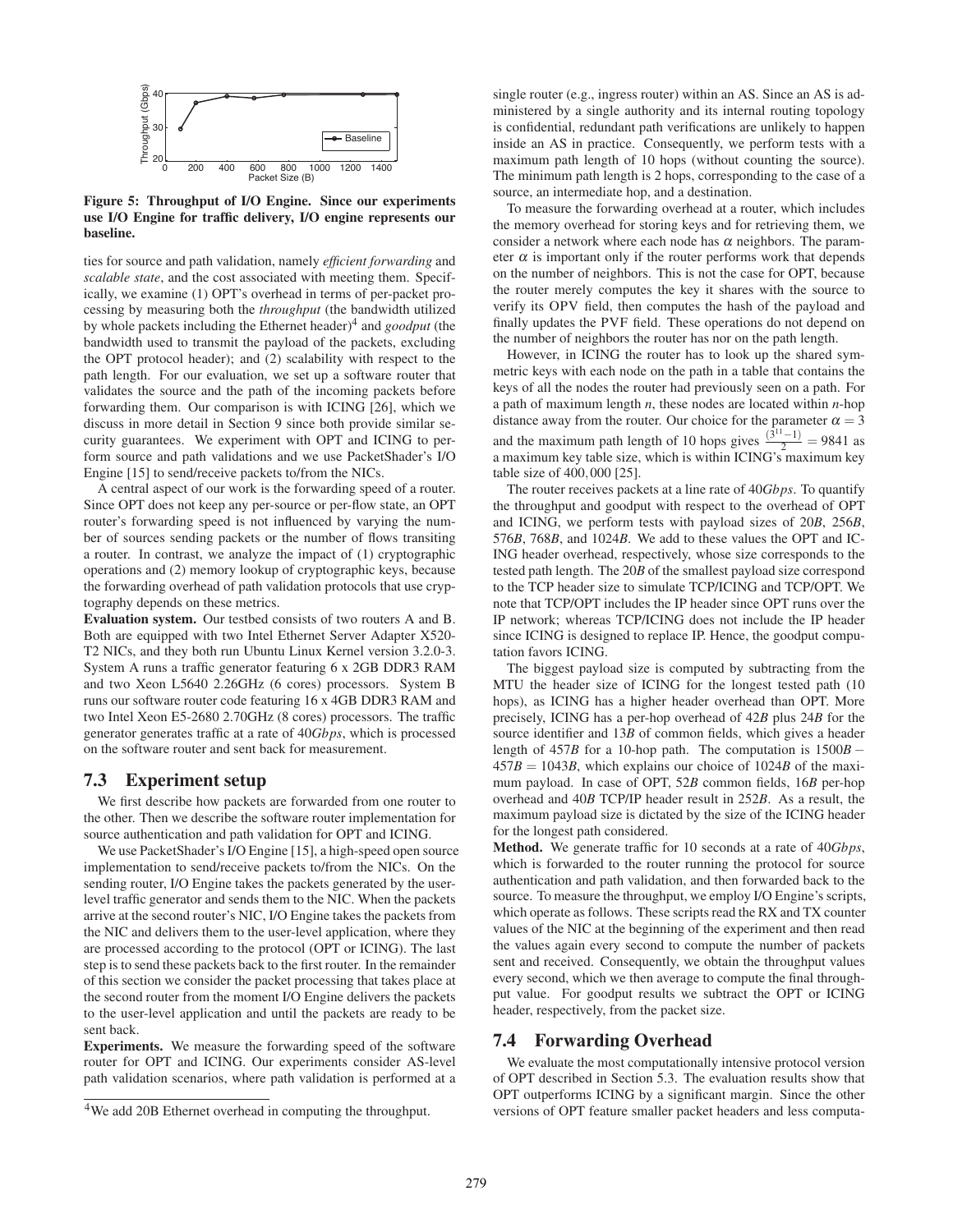

**Figure 6: Throughput and goodput (i.e., throughput obtained only for the payload part of the packet) of OPT and ICING for different packet sizes expressed in bytes and path lengths varying from 2 to 10 hops.**

tional overhead, they would outperform ICING with an even larger margin.

Figure 6 depicts the results for throughput and goodput for OPT and ICING. We performed experiments for different path lengths and packet sizes described in Section 7.3, and the numbers we obtained show consistent results over all experiments, as explained in the next paragraphs.

A first observation is that throughput registers higher values than goodput, as expected, due to the OPT or ICING header overhead that adds to the packet size, yet is not accounted for when measuring goodput. We also notice that, for all path lengths, OPT's throughput is close to 40*Gbps* except for the smallest packet size (i.e., 20B). We note that OPT's throughput for small packets is mainly limited by I/O Engine's throughput as shown in Figure 5. As the path length grows, I/O Engine's bottleneck becomes released because of the reduced number of packet copies between the NIC and the user-level packet processing engine<sup>5</sup>; and as a consequence, OPT's throughput becomes close to 40*Gbps*. This result is consistent with Figure 5.

For each path length, the goodput of both OPT and ICING increase as the packet size increases, because the protocol header represents a smaller fraction of the total packet size as the payload size increases. Even though ICING's throughput also increases with the packet size, its value is much smaller than OPT's throughput. Given the choices for our ICING implementation, as explained earlier, this result is mainly due to the key table lookup for the PoP keys. Instead, OPT uses AESni operations to derive the keys shared with the source, on the fly. This choice in protocol design therefore proves to be decisive in obtaining a higher forwarding speed in OPT as much as 10*Gbps* in comparison to ICING.

#### **7.5 Path Length Scalability**

In order to analyze the protocols' scalability with respect to the path length, we depict in Figure 7 the ratio between the goodput and the throughput (named *goodput ratio*) for 256B and 1024B packets. We vary the path length from 2 to 10 hops.

The goodput ratios of 256B packets are lower those of than 1024B packets since small packets have higher header overhead (see previous section). Path length increase adds more overhead to the packet header, resulting in goodput degradation for both OPT and ICING.



**Figure 7: The goodput ratio (i.e., goodput/throughput) of OPT and ICING for small and large packets, in the context of path lengths varying from 2 to 10 hops.**

The figure shows that OPT has better path length scalability than ICING since the goodput ratio of OPT decreases slower than that of ICING as the path length increases. Specifically, when the 2-hop path is used as a baseline, for 256B packets, OPT's average perhop goodput degradation ratio is  $\frac{(64.7-49.0)}{64.7\cdot 8} = 3.03\%$ , while IC-ING's is  $\frac{(64.5-34.9)}{64.5\cdot 8}$  = 5.74%; for 1024B packets, OPT's goodput degradation ratio per hop is  $\frac{(88.1-79.3)}{88.1\cdot8} = 1.25\%$ , while ICING's is  $\frac{(87.9-68.2)}{87.9.8} = 2.80\%$ .

### **8. DISCUSSION**

**Key lifetime.** The keys associated with a session  $\sigma$  are valid as long as (1) *PATH* $_{\sigma}$  between *S* and *D* in the session  $\sigma$  does not change, and (2) *S* or *D* do not terminate the session due to application-driven session lifetime requirement.

According to the first point, the maximum key lifetime is determined by route stability. Recent end-to-end route stability analyses reveal that most of network routes are stable from tens of minutes to days, even when ISPs apply traffic engineering techniques [9, 18, 22]. Although many routes are still short-lived, entities send packets over long-lived routes (longer than 6 hours) for 96% of the times [9]. In particular, considering the fact that the load balancing within an ISP causes most route variations (i.e., up to 82%), OPT running at AS-level uses more stable routes than router-level OPT. Furthermore, when routers perform per-flow or per-destination load balancing, paths used in OPT are not affected.

Yet an attacker could cause changes in network routes, as demonstrated by numerous incidents such as Man-in-the-Middle BGP route hijacking [8]. In this case, the network routes could flap as the attacker wishes. Yet, some future Internet architecture proposals (Nebula [2], Pathlets [12], SCION [40], XIA [14]) relieve this pain point by having packets carry forwarding information in the packet header, so that the source is always aware of the path and would set up a new session if the path changes.

We expect paths to be stable on the order of at least tens of minutes. Similarly, we expect that applications re-key sessions at the earliest at a granularity of tens of minutes. Thus, the key setup overhead represents a tiny fraction of the total computation and communication overhead of a long-lived high-bandwidth connection.

**Efficient packet content authentication.** As described in Section 5.3, each intermediate router uses the DATAHASH field in the OPT header when it verifies its OPV field. Such a verification does not authenticate the packet content since a malicious intermediate router could alter the data without changing DATAHASH. To mitigate such an attack, a router can verify the DATAHASH field in parallel while the packet is being scheduled for transmission.

As an alternative, probabilistic verification schemes [16] can be

<sup>5</sup>The increased header size reduces the number of packets needed to saturate the link bandwidth.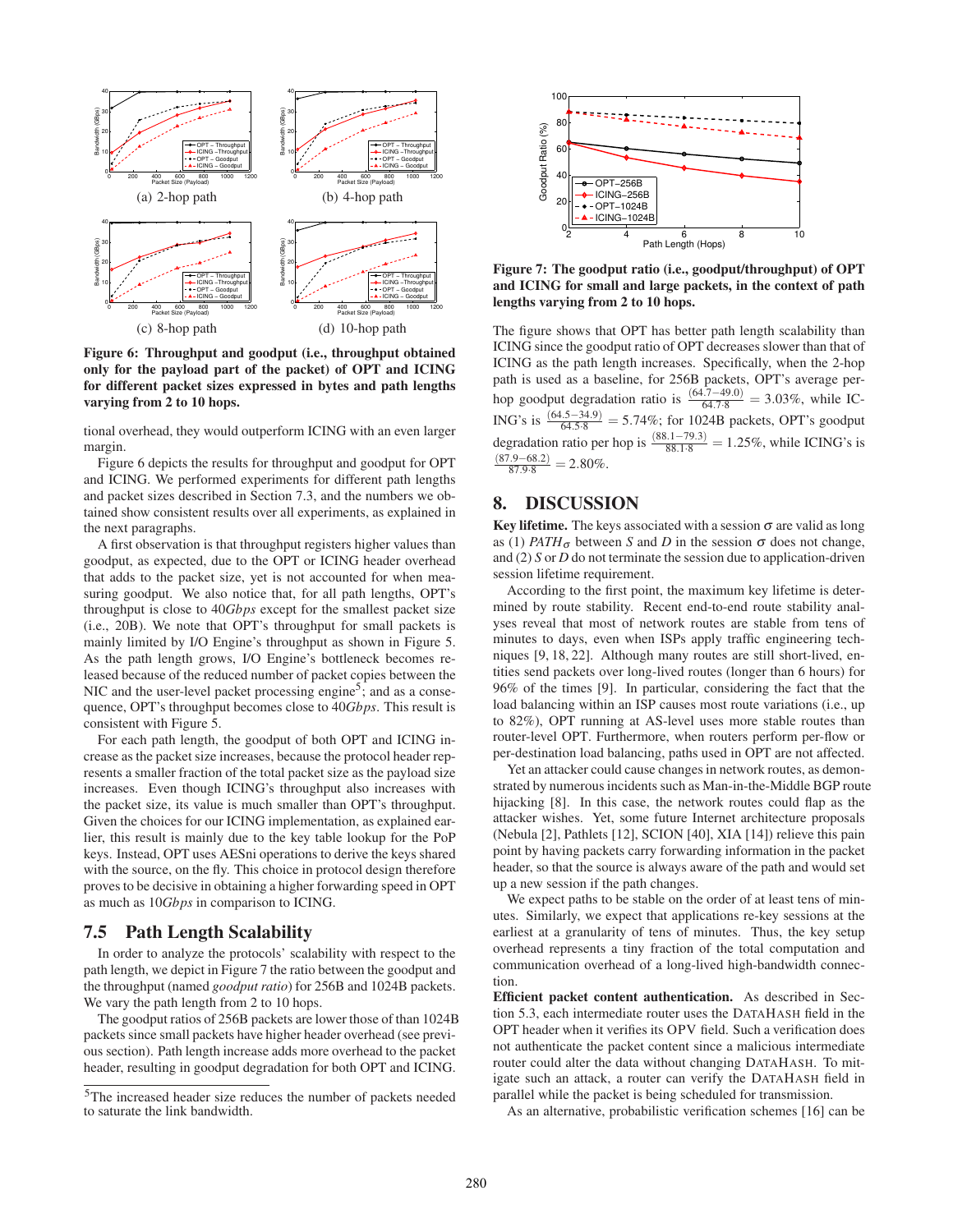applied such that every router decreases the verification probability if the DATAHASH verification succeeds. However, if a router detects a packet with a bogus hash value, the probability to run hash verification increases. Furthermore, as soon as a router receives multiple mismatching hash values, it immediately performs hash verification on all subsequent packets. As a result, the routers neighboring a malicious router would verify all hashes of packets incoming on interfaces arriving from the malicious router. With such a probabilistic verification approach, we can further improve the efficiency and practicality while providing data authentication. **OPT in the current Internet.** OPT could be incrementally deployed in the current Internet. An AS could announce its OPT functionality within BGP update messages (as a transitive attribute) or as extension to RPKI certificates, enabling the selection and construction of end-to-end OPT paths at source ASes. Endhosts could obtain OPT path information from a local route server which collects BGP and RPKI information.

To carry OPT-based information in packets, the simplest approach would be an IPv6 extension header. In IPv4, spare IP header bits would need to be used to indicate the presence of an extra OPT header or trailer, but an extra header after the IP header may disrupt processing at legacy firewalls or other middleboxes. With the increasing support for IPv6, we prefer incremental deployment via the IPv6 extension header. Since the DRKey information is larger than the 256 bytes that fit into an IPv6 extension header, we propose to use a new protocol number for DRKey packets, which routers would check for and process in the slow path. Alternatively, ASes could specify addresses of DRKey servers that would handle DRKey packets to set up the keys for the routers and thus would share the secret keys  $K_{R_i}$  of routers. An endhost could then place a sequence of DRKey server addresses (similar to a loose source routing option in IPv4) into the DRKey packet, which would be sequentially processed and forwarded until the destination. This latter approach avoids routers from analyzing the IP protocol field.

### **9. RELATED WORK**

The most closely related work for source authentication and path validation is **ICING** by Naous et al. [26]. In a nutshell, the source pre-computes a verifier MAC  $(V_i)$  for each intermediate router  $R_i$ using the respective shared secret key as well as the hash value of the path and the static content in the header. For each packet,  $R_i$  first reconstructs and XORs the MAC for the source and each upstream router, and verifies if the XORed MACs are equivalent to what is stored in  $V_i$ . Then  $R_i$  (1) computes a MAC for each downstream router on the path using the shared secret key, the hash of the path, and the data, and (2) XORs the MAC for each downstream router with each  $V_j$  ( $j \ge i$ ).

ICING is more heavy-weight than OPT. ICING requires each  $R_i$  to derive a Diffie-Hellman (DH) key with each router  $R_j$  on the path, which requires routers to cache keys to avoid the heavyweight DH computation during packet forwarding. For the case the keys are not cached any more, ICING suggests adding the 20 byte public key of each router into each packet, resulting in a high per-packet overhead. Also, ICING requires each node to insert a MAC for each subsequent verifier, requiring each node to compute  $n+1$  MAC operations per packet. In contrast, OPT does not require routers to store keys shared with sources or other routers, nor perform a MAC computation for each router on the path. In terms of security, even ICING intermediate routers can detect colluding path deviation attacks mounted by the source and a malicious router to another intermediary router. In contrast, Extended-OPT supports the destination to detect such attacks. More specifically, the origin and path validation property of the routers still depends on the correct behavior of the source, but not on the destination. Consequently, Extended-OPT offers the same security guarantee as IC-ING for the destination. In other words, if the source is malicious, an illegitimate packet travels longer in Extended-OPT than ICING, but will be rejected by the destination. Beside the malicious source collusion attack, OPT and ICING provide the same kind of source and path authenticity properties for the destination. On the other hand, retroactive key setup OPT with path tracing (which only enables the destination to verify the path) can mitigate the coward attack, which ICING fails to mitigate.

Liu et al. propose **Passport** for intermediate routers to perform source authentication [21]. Passport proposes that BGP route advertisements carry Diffie-Hellman public keys, which enables any two ASes to compute a shared secret based on Diffie-Hellman key exchange. Using the respective shared secret key with each downstream AS, the source AS computes a MAC for each AS on the path, and inserts it in the Passport header. Each intermediate AS authenticates the source AS by recomputing the MAC using the shared key and confirming that it matches the MAC in the Passport header. Similar to Passport, **the accountability service** by Bender et al. [5] requires the source AS to embed an authenticator for subsequent ASes. In **SNAPP**, the sender sets up keys with routers through a key derivation mechanism that is similar to DRKey (although it cannot provide retroactive key setup) and uses these keys for embedded source authenticators. Passport and the accountability service provide weaker security guarantees than OPT, as they provide only source AS authentication, and fail to defend against source and data spoofing, as well as path deviation attacks. While SNAPP does prevent against source and data spoofing, it does not prevent path deviation attacks.

**Other source and path validation schemes.** In IP traceback, researchers proposed mechanisms that require routers carry per-packet state [19, 31], perform packet marking [30, 32], or active path interrogation [27]. Pi suggests a path identifier to detect source IP address spoofing [36]. Unfortunately, these schemes are susceptible to attacks listed in Section 2.3, because they were designed for a different purpose. Similarly, network capability mechanisms [3, 29, 37, 38] cannot provide source authentication or path validation as the capability can be easily copied and inserted by the last AS.

# **10. CONCLUSION**

Despite the importance of network-based source authentication and path validation, these primitives have not been implemented so far, perhaps because of the lack of an efficient protocol that does not burden the router. This paper introduces (1) DRKeys as efficient and dynamically recreatable key setup protocols, and (2) OPT as an extremely lightweight, scalable, and secure protocol that provides source authentication and path validation. Compared with currently proposed solutions, OPT achieves performance improvements with minimal latency and computational overhead on routers regardless of the path length. Moreover, OPT does not require routers to maintain per-source or per-flow state, further improving its practicality. We also introduce a retroactive key setup process that protects against coward attacks, as routers cannot know in advance which paths are being monitored subsequently. We anticipate that OPT's security and performance properties will bring source authentication and path validation into the realm of practicality.

### **11. ACKNOWLEDGMENTS**

We thank George Danezis, Yue-Hsun Lin, Raphael Reischuk, members of the XIA team, our shepherd Ratul Mahajan, and the anonymous reviewers for their insightful feedback and suggestions.